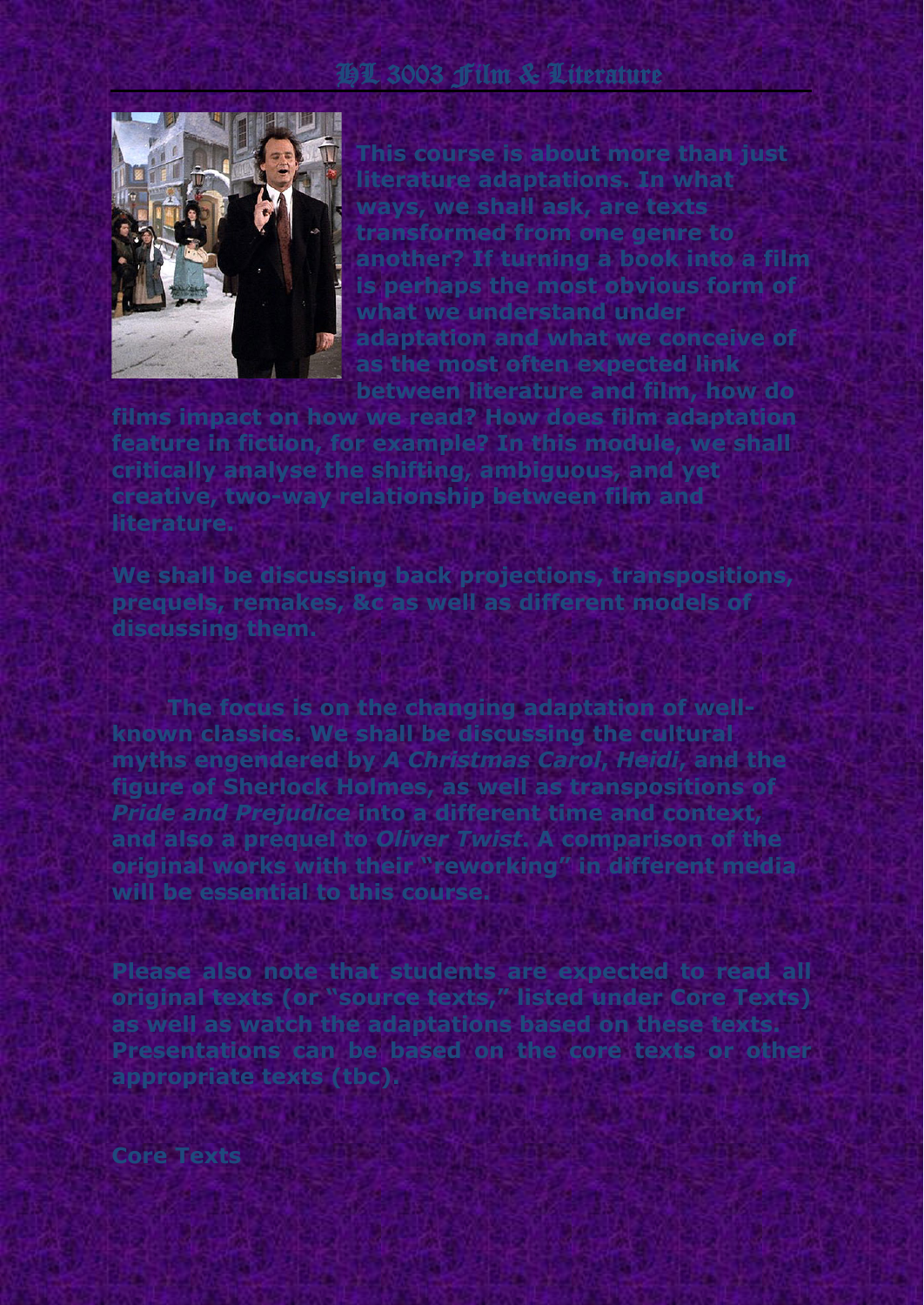**Jane Austen,** *Pride and Prejudice* **Frances Hodgson Burnett,** *A Little Princess* **Charles Dickens,** *A Christmas Carol* **Charles Dickens,** *Oliver Twist* **Arthur Conan Doyle,** *The Sign of Four* **Johanna Spyri***, Heidi*

### **Films:**

*Blackadder's Christmas Carol Bride & Prejudice Dr Bell and Mr Doyle: The Dark Beginnings of Sherlock Holmes* **"Elementary, Dear Data"** *Heidi A Little Princess The Little Princess (Musical) Oliver Twist* **(Prequel)** *Pride and Prejudice* **(BBC miniseries)** *Sherlock Holmes and the Voice of Terror Scrooged*

#### **Lecture Schedule**

**Please note that this course is conducted online this semester.**

| <b>Week</b>    | <b>Topics</b>                     | <b>Readings</b>     |
|----------------|-----------------------------------|---------------------|
| No.            |                                   |                     |
| 14             | <b>Introduction</b>               |                     |
| <b>January</b> |                                   |                     |
|                | <b>Of Accuracy, Authenticity,</b> | <b>Pride and</b>    |
| 21             | and Parody: Kohliwood and         | <b>Prejudice</b>    |
| <b>January</b> | <b>Costume Drama</b>              |                     |
|                |                                   |                     |
| 28             | <b>Of Genres and the Generic:</b> | <b>Oliver Twist</b> |
| <b>January</b> | <b>The Literary Classic on</b>    |                     |
|                | <b>Television</b>                 |                     |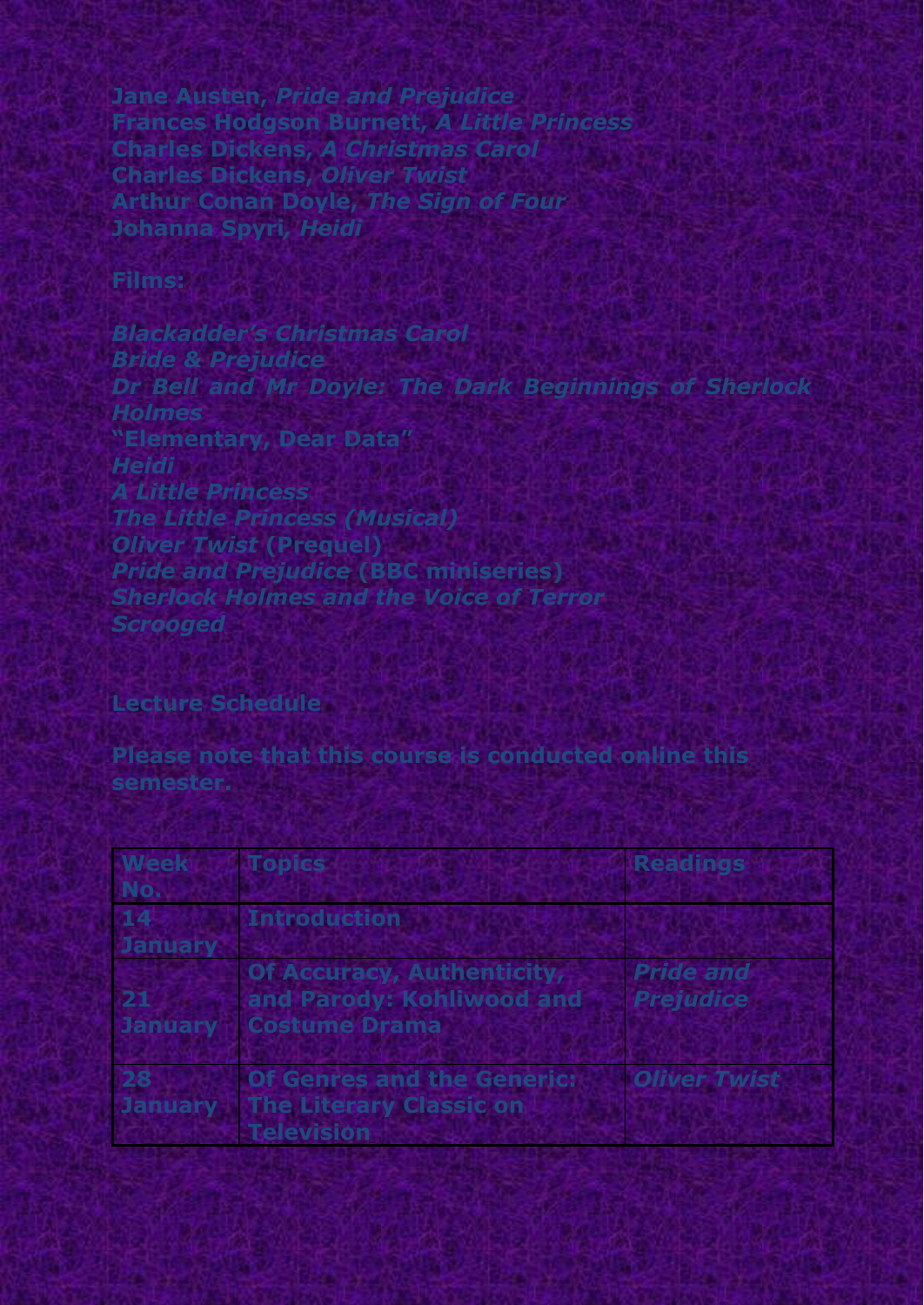| <b>Week</b><br>No.     | <b>Topics</b>                                                                        | <b>Readings</b>                                                                                                            |
|------------------------|--------------------------------------------------------------------------------------|----------------------------------------------------------------------------------------------------------------------------|
| <b>February</b>        | <b>Twisting Oliver: Remaking a</b><br><b>Classic</b>                                 | <b>Oliver Twist</b><br><b>Oliver Twist:</b><br><b>The Prequel</b>                                                          |
| 11<br><b>February</b>  | <b>Scrooge: Adapting Victorian</b><br><b>Values</b>                                  | <b>A Christmas</b><br>Carol /<br><b>Blackadder's</b><br><b>Christmas</b><br>Carol;<br><b>Scrooged</b>                      |
| 18<br><b>February</b>  | <b>Holmes for the Times I:</b><br><b>Transposition as Updating</b>                   | <b>The Sign of</b><br><b>Four / Sherlock</b><br><b>Holmes and the</b><br><b>Voice of Terror</b><br><b>Discussion Board</b> |
| 25<br><b>February</b>  | <b>Holmes for the Times II:</b><br><b>Transposition as</b><br><b>Intertextuality</b> | <b>The Sign of</b><br><b>Four / Dr Bell</b><br>and Mr Doyle /<br>"Elementary,<br><b>Dear Data"</b>                         |
| <b>4 March</b>         | <b>Recess</b>                                                                        |                                                                                                                            |
| $11 -$<br><b>March</b> | <b>Song &amp; Dance: Musical</b><br><b>Versions</b>                                  | <b>A Little</b><br><b>Princess</b>                                                                                         |
| 18<br><b>March</b>     | <b>Animating Iconic Landscapes</b>                                                   | <b>Heidi</b>                                                                                                               |
| 25<br><b>March</b>     | <b>Adaptation Studies &amp; Terms</b>                                                | reprise                                                                                                                    |
| 1 April                | <b>Group Presentations (online)</b>                                                  | upload your pre-<br>recorded group<br>presentations                                                                        |
| <b>8 April</b>         | <b>Group Presentations (online)</b><br><b>Writing Exercise/Quiz</b>                  | upload your<br>responses<br>writing<br>exercise/quiz                                                                       |